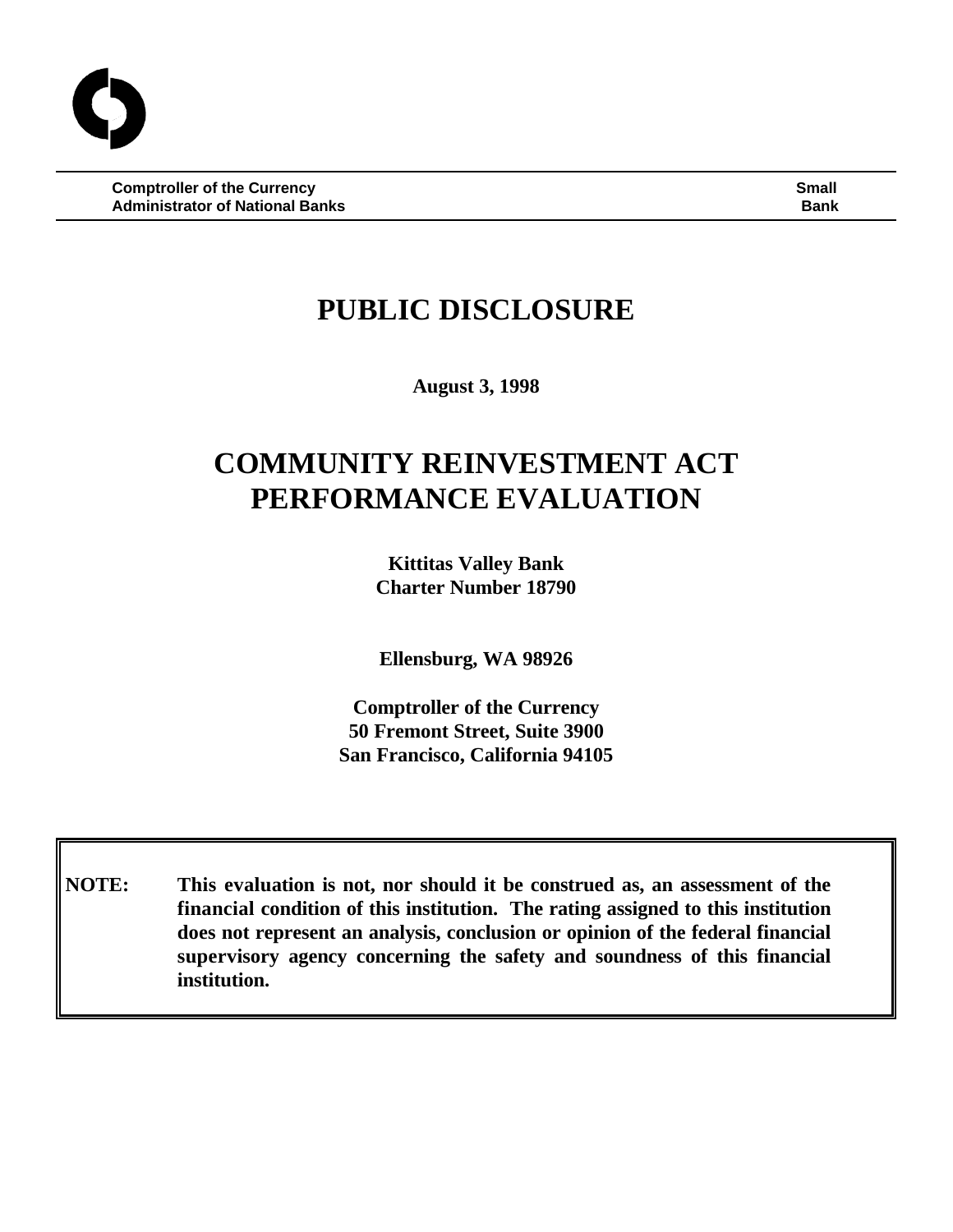#### **GENERAL INFORMATION**

*The Community Reinvestment Act (CRA) requires each federal financial supervisory agency to use its authority when examining financial institutions subject to its supervision, to assess the institution's record of meeting the credit needs of its entire community, including low- and moderate-income neighborhoods, consistent with safe and sound operation of the institution. Upon conclusion of such examination, the agency must prepare a written evaluation of the institution's record of meeting the credit needs of its community.* 

*This document is an evaluation of the Community Reinvestment Act (CRA) performance of Kittitas Valley Bank prepared by the Office of the Comptroller of the Currency, the institution's supervisory agency, as of August 3, 1998. The agency rates the CRA performance of an institution consistent with the provisions set forth in Appendix A to 12 CFR Part 25.*

## **INSTITUTION'S CRA RATING:** This institution is rated **"Satisfactory".**

Kittitas Valley Bank has reasonable loan-to-deposit ratio given the bank's size, its capacity to lend, and the market in which it operates. Virtually all of the bank's loans are in its assessment area and reflect both a reasonable geographic distribution and reasonable dispersion among businesses and farms of different sizes.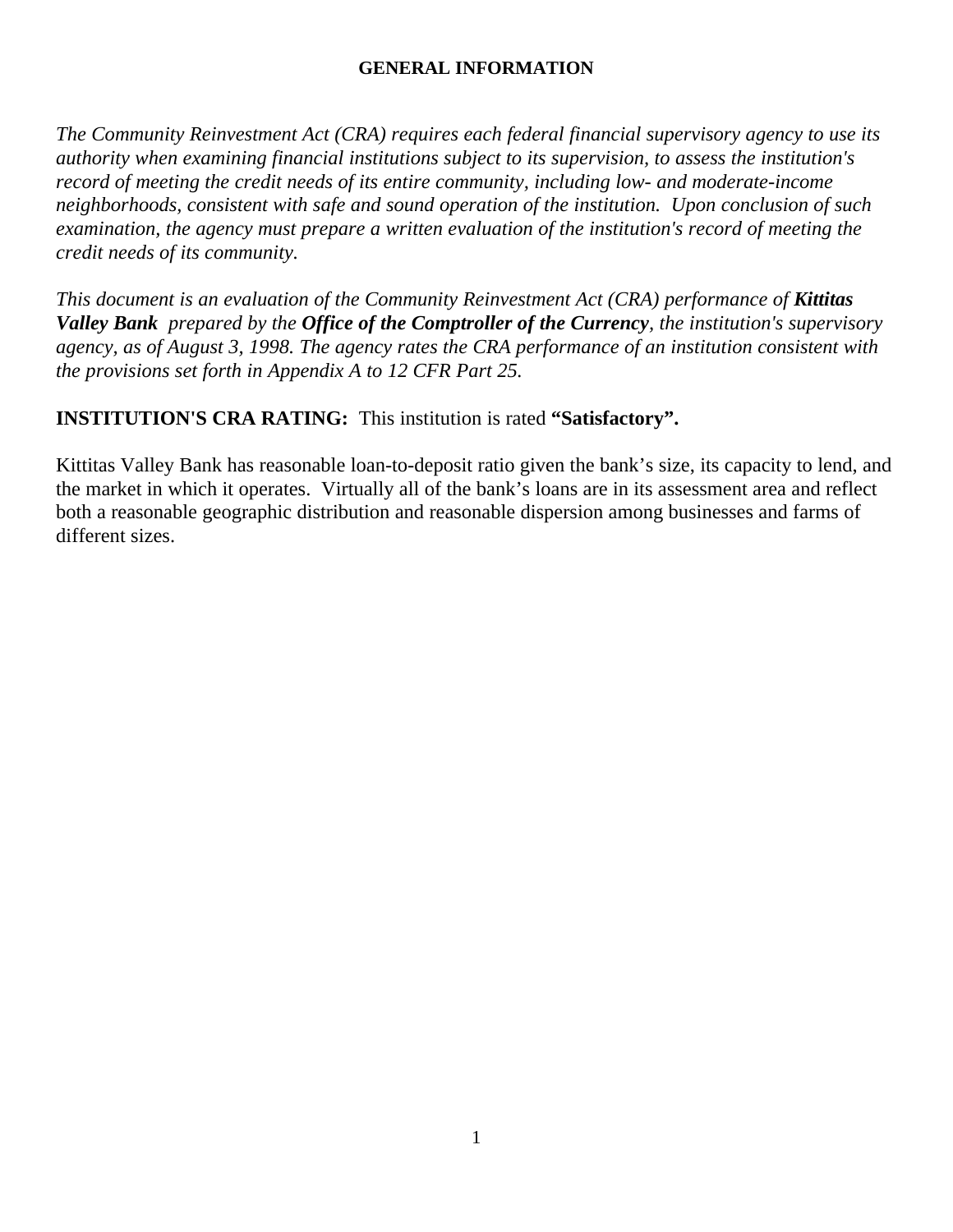## **DESCRIPTION OF INSTITUTION**

Kittitas Valley Bank, N. A. (KVB) is a community bank located in the city of Ellensburg in Kittitas County. In addition to the main office in Ellennsburg, the bank has a two other branches in the county in the towns of Cle Elum and Rosyln. The bank is in sound financial condition and had total assets as of June 30, 1998 of \$47 million.

KVB offers a wide array of credit products suitable to the needs of the population of its assessment area. The bank focuses its lending activities on commercial and farm loans which comprise 69.31% of the loan portfolio as of June 30, 1998. The bank also originates consumer installment and residential real estate loans which comprise 21.65% of the loan portfolio.

The bank has recently been purchased by InterWest Bancorp Inc., and is currently operating as an independent subsidiary.

The bank received a Satisfactory rating for meeting it's community's credit needs at the last OCC examination.

## **DESCRIPTION OF ASSESSMENT AREA**

Kittitas County is a rural area of central Washington and is located east of the Cascade Mountains and the city of Seattle. The county is not located within a metropolitan statistical area. Kittitas County has a population of 26, 725 which includes about 8,000 students that attend Central Washington University This assessment area does not arbitrarily exclude any low or moderate income census tracts.

Based on 1990 Census Data, the Kittitas County AA contained seven census tracts. The following table shows the number and percent of census tracts by income level, and the percent of total families residing in those census tracts.

| <b>INCOME</b><br><b>CHARACTERISTIC</b><br>OF CENSUS TRACT | # OF TOTAL<br><b>CENSUS TRACTS</b> | % OF TOTAL<br><b>CENSUS TRACTS</b> | % OF TOTAL<br><b>FAMILIES</b> |
|-----------------------------------------------------------|------------------------------------|------------------------------------|-------------------------------|
| Low Income                                                |                                    | $0\%$                              | $0\%$                         |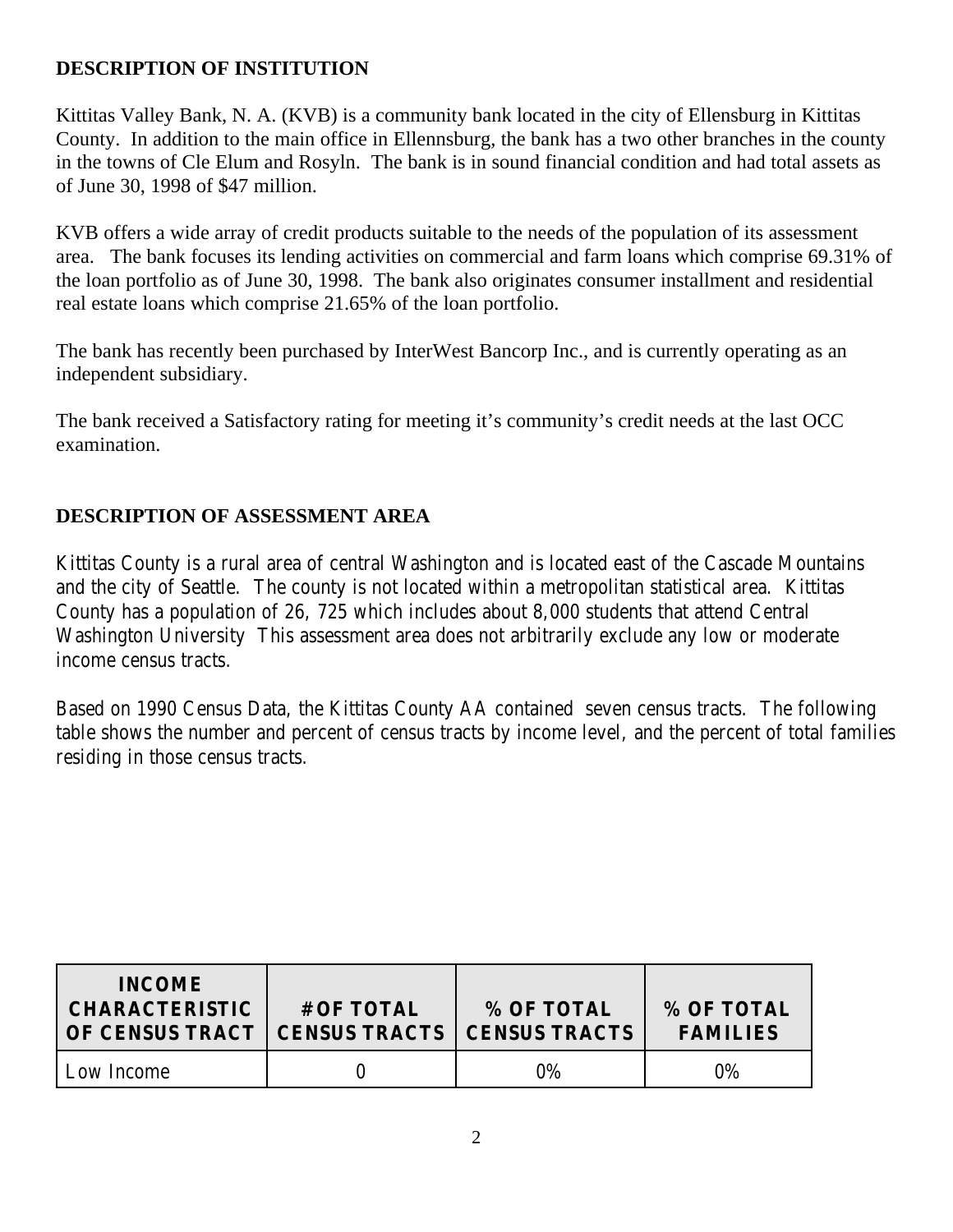| Moderate Income | 14%   | 8%    |
|-----------------|-------|-------|
| Middle Income   | 86%   | 92%   |
| Upper Income    | $0\%$ | $0\%$ |
| TOTAL:          | 100%  | 100%  |

The 1990 median family income for rural Washington State is \$29,672 based on U.S. Census Bureau data. The Department of Housing and Urban Development (HUD) has estimated the 1998 median family income for rural Washington State to be at \$37,300. The July 1998 unemployment statistics for counties in the state of Washington indicate that the unemployment rate for Kittitas County is 4.7% compared to the state rate of 4.4%. The major employer in the area is Central Washington University. The economy is based on agriculture and livestock.

We contacted a local organization to learn about credit needs within the business and agricultural community. The primary credit needs noted by the community contact were for outreach and technical assistance by the banks to prospective yet inexperienced borrowers and credit products that meet the needs of very small businesses and farms.

Competition is significant with six commercial banks or savings and loan associations, one credit union and five mortgage companies. Three of the commercial banks are large regional institutions.

## **CONCLUSIONS WITH RESPECT TO PERFORMANCE CRITERIA**

#### **LOAN TO DEPOSIT RATIO**

We analyzed KVB's loan-to-deposit ratio over the last eight quarters from June, 1996 through March, 1998. During these eight quarters, the loan-to-deposit ratio ranged from a low of 68.2% on March 31, 1997 to a high of 76.18% on June 30, 1996, with an average ratio of 73%.

We compared KVB's performance under this criteria to other nationally chartered banks in the state of Washington. The sample totaled 10 banks as of March 31, 1998. These banks had an average loan-todeposit ratio over the same period of 64.7%. The median average loan-to-deposit ratio for this group of banks was about 75%. Based on this information, KVB's loan-to-deposit ratio is reasonable given the bank's size, its capacity to lend, and the market in which it operates.

#### **LENDING IN THE ASSESSMENT AREA**

Over the period January 1, 1995 through April 30, 1998, KVB originated 527 loans totaling over \$40 million. The majority of these loans were for agricultural (116 loans ) and commercial (223 loans). After verification, we used the bank's analysis to determine the number of loans made within and outside the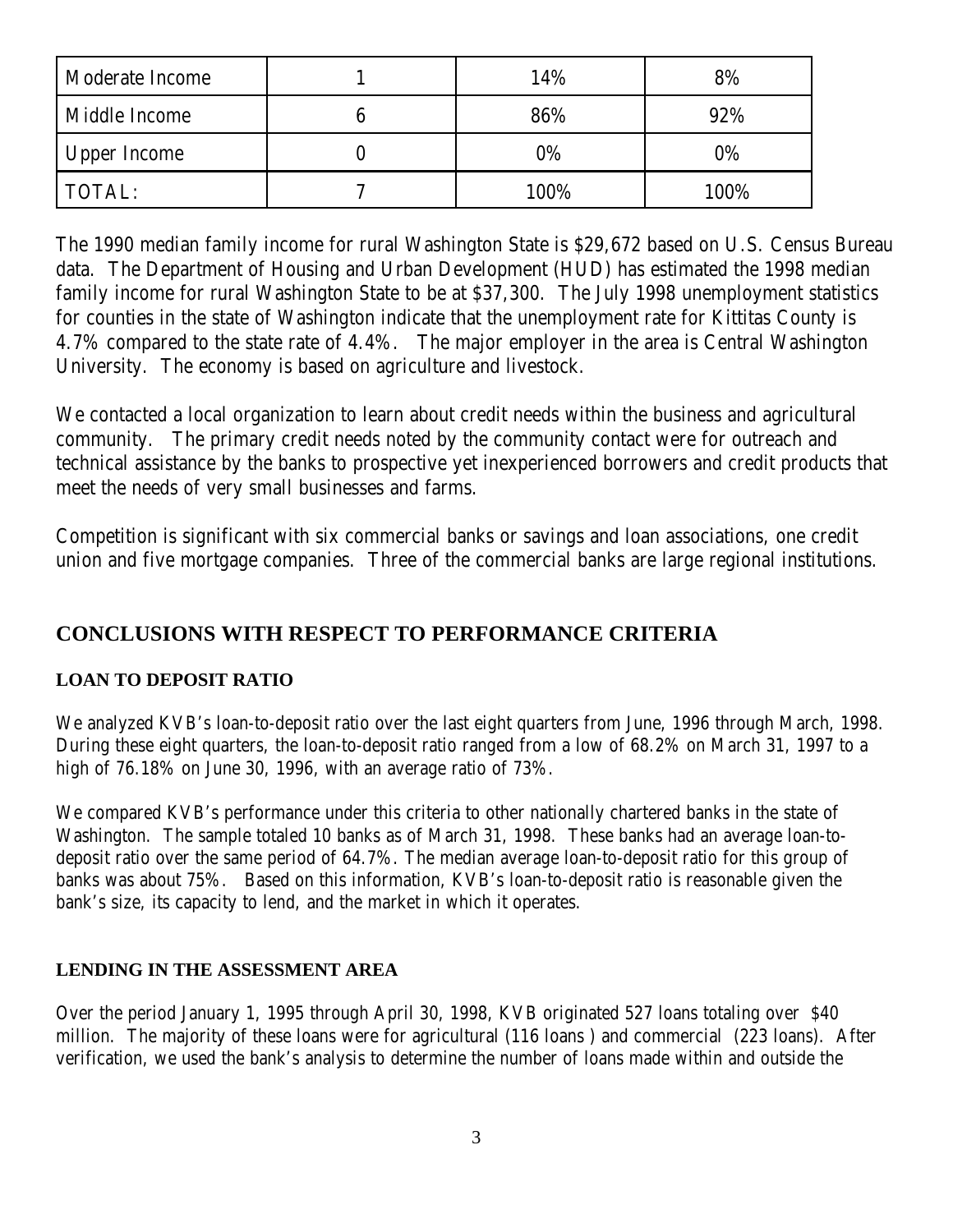assessment area. We selected a sample of loans on which to determine both the level of commercial lending within the assessment area and the geographic distribution.

The following table shows the distribution of commercial and agricultural loans within and outside the Kittitas County assessment areas. Data was not available on the dollar volume of loans although average loan size was calculatesd to be \$78,584

|                                                                       | <b>NUMBER OF LOANS</b> | % OF NUMBER OF<br><b>LOANS</b> |
|-----------------------------------------------------------------------|------------------------|--------------------------------|
| <b>ORIGINATIONS INSIDE</b><br><b>ASSESSMENT AREA</b>                  | 314                    | 93%                            |
| <b>ORIGINATIONS OUTSIDE</b><br><b>ASSESSMENT AREA</b>                 | 25                     | 7%                             |
| <b>TOTAL ORIGINATIONS</b><br><b>BUSINESS AND FARM</b><br><b>LOANS</b> | 339                    | 100%                           |

As evidenced by the data, the a substantial majority of the bank's commercial and agricultural loans were originated within its assessment areas.

#### **LENDING TO BORROWERS OF DIFFERENT INCOMES AND BUSINESSES OF DIFFERENT SIZES**

Overall, the distribution of borrowers reflects reasonable penetration among businesses of different sizes. **DISTRIBUTION OF BUSINESS LOANS BY REVENUE SIZE OF BUSINESS** 

The bank originated 339 commercial and agricultural loans over the period January 1, 1995 through April 30, 1998. We reviewed 40 loans representing almost 12% of total commercial and agricultural business loan production over the period to estimate the distribution of the bank's business loans among businesses of different sizes.

The following table shows the distribution of the business loans we reviewed by revenue size.

#### **DISTRIBUTION OF BUSINESS LOANS BY REVENUE SIZE OF BUSINESS**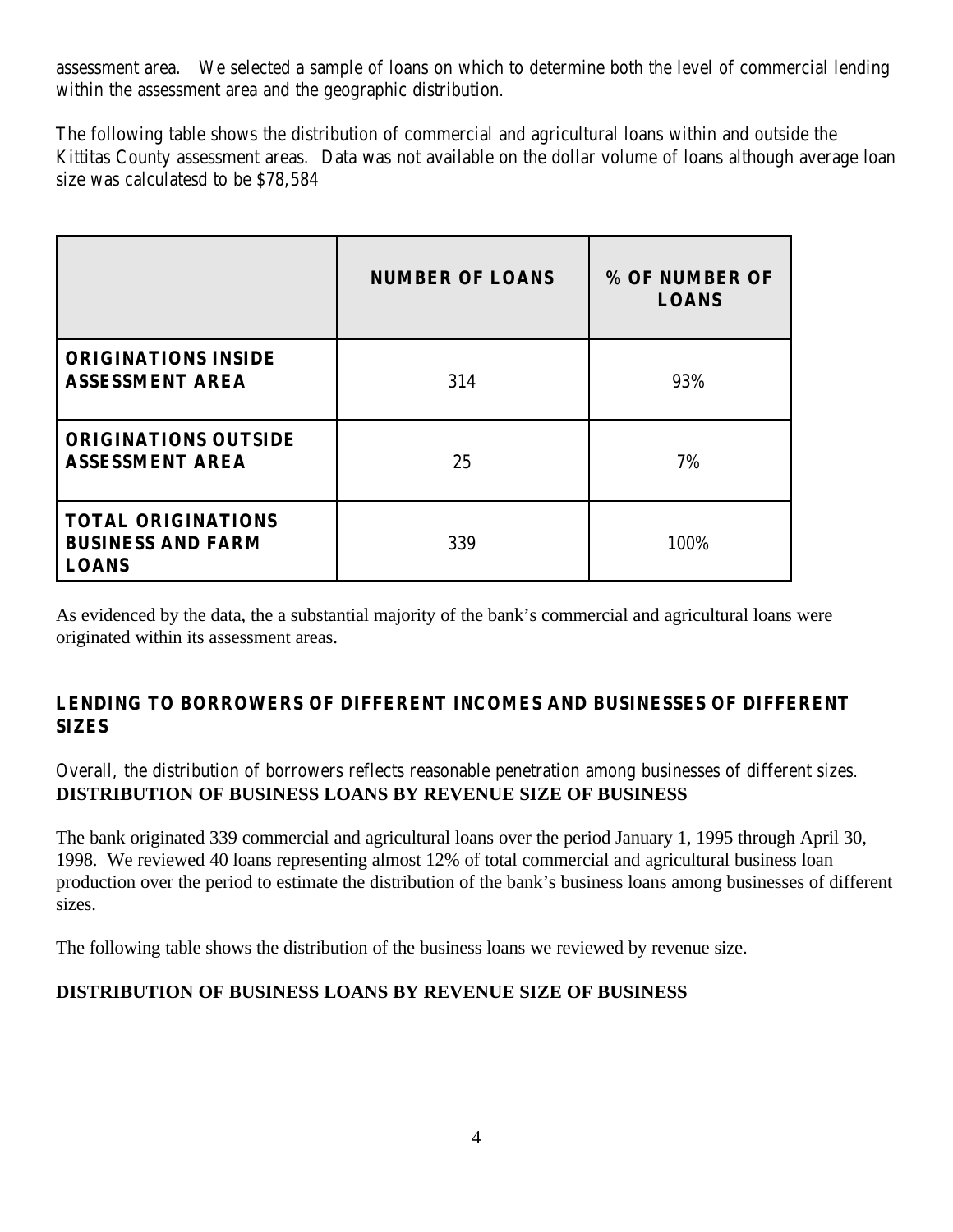| <b>GROSS</b><br><b>BUSINESS</b><br><b>REVENUES</b><br>(000'S) | #OF<br><b>BUSINESSES</b><br>IN<br><b>ASSESSMENT</b><br><b>AREA</b> | % OF<br><b>BUSINESSES</b><br>IN<br><b>ASSESSMENT</b><br><b>AREA</b> | # OF LOANS<br><b>REVIEWED</b> | % OF LOANS<br><b>REVIEWED</b> |
|---------------------------------------------------------------|--------------------------------------------------------------------|---------------------------------------------------------------------|-------------------------------|-------------------------------|
| $$0 - $500$                                                   | 1017                                                               | 87%                                                                 | 25                            | 62.5%                         |
| $$501 - $1,000$                                               | 77                                                                 | 6.6%                                                                | 8                             | 20%                           |
| $$1,000 +$                                                    | 74                                                                 | 6.4%                                                                |                               | 17.5%                         |
| TOTAL:                                                        | 1,168                                                              | 100%                                                                | 40                            | 100%                          |

The data reflects a reasonable distribution of business loans among businesses of different sizes.

## **GEOGRAPHIC DISTRIBUTION OF LOANS**

Overall, the geographic distribution of the bank's loans reflects reasonable dispersion throughout its assessment area.

We used our sample of business loans to estimate the geographic distribution of the bank's business loans among census tracts of various income levels.

The following table compares the distribution of the loans we reviewed to the income distribution of census tracts.

#### **GEOGRAPHIC DISTRIBUTION OF BUSINESS LOAN ORIGINATIONS**

| <b>INCOME</b><br><b>CHARACTERISTI</b><br><b>C OF TRACT</b> | % OF<br><b>TOTAL</b><br><b>CENSUS</b><br><b>TRACTS</b> | #OF<br><b>TOTAL</b><br><b>AREA</b><br><b>BUSINESS</b> | % OF<br><b>TOTAL</b><br><b>AREA</b><br><b>BUSINESS</b> | #OF<br><b>TOTAL</b><br><b>BUSINESS</b><br><b>LOANS</b> | % OF<br><b>TOTAL</b><br><b>LOANS</b> |
|------------------------------------------------------------|--------------------------------------------------------|-------------------------------------------------------|--------------------------------------------------------|--------------------------------------------------------|--------------------------------------|
| Low Income                                                 | $0\%$                                                  |                                                       | $0\%$                                                  |                                                        | $0\%$                                |
| Moderate Income                                            | 14%                                                    | 397                                                   | 29%                                                    | 12                                                     | 30%                                  |
| Middle Income                                              | 86%                                                    | 972                                                   | 71%                                                    | 28                                                     | 70%                                  |
| <b>Upper Income</b>                                        | 0%                                                     |                                                       | $0\%$                                                  |                                                        | 0%                                   |